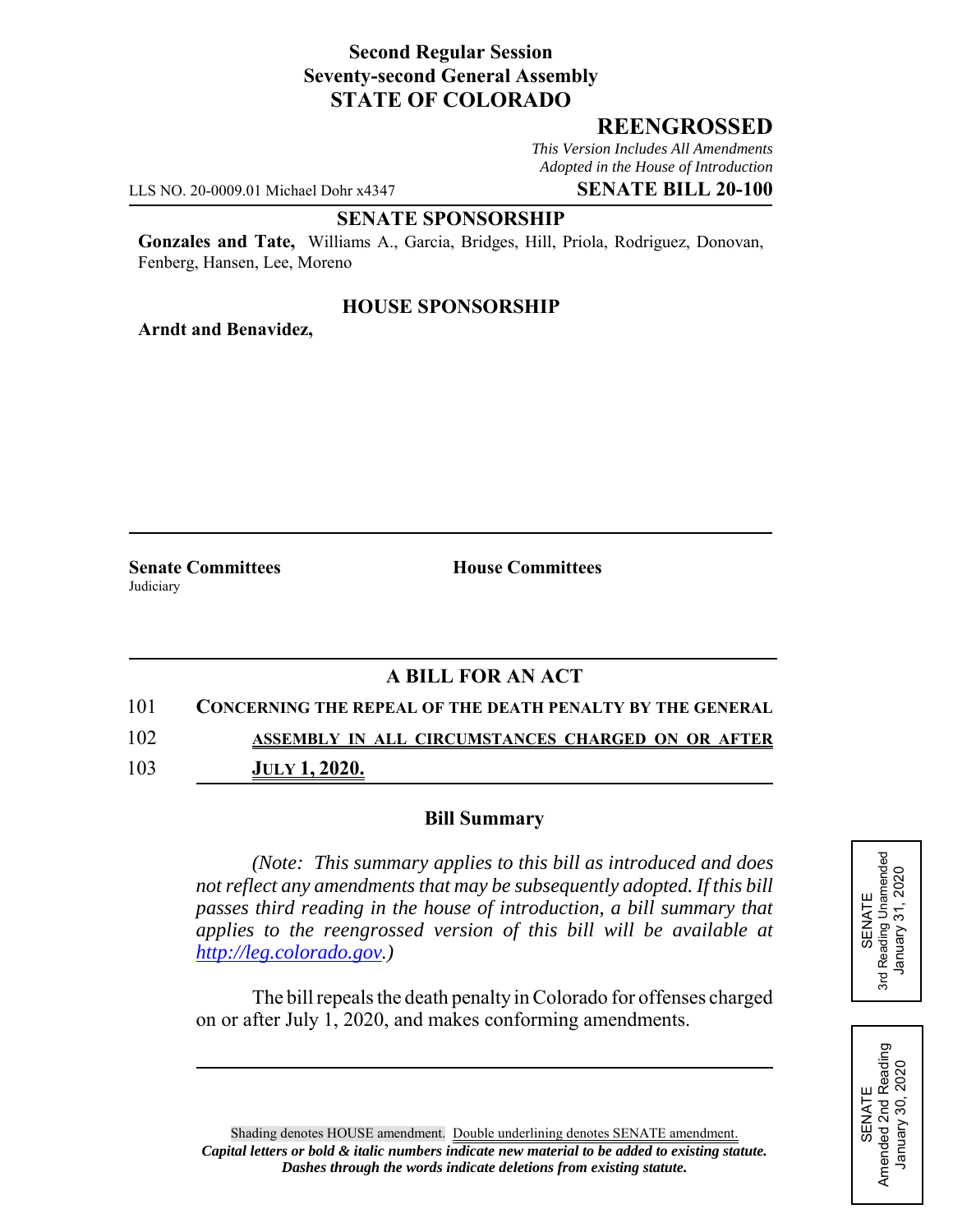| $\mathbf{1}$   | Be it enacted by the General Assembly of the State of Colorado:              |
|----------------|------------------------------------------------------------------------------|
| $\overline{2}$ | <b>SECTION 1.</b> In Colorado Revised Statutes, add part 9 to article        |
| 3              | 11 of title 16 as follows:                                                   |
| $\overline{4}$ | PART <sub>9</sub>                                                            |
| 5              | REPEAL OF THE DEATH PENALTY                                                  |
| 6              | 16-11-901. Death penalty repeal - applicability - current                    |
| $\overline{7}$ | sentences. FOR OFFENSES CHARGED ON OR AFTER JULY 1, 2020, THE                |
| 8              | DEATH PENALTY IS NOT A SENTENCING OPTION FOR A DEFENDANT                     |
| 9              | CONVICTED OF A CLASS 1 FELONY IN THE STATE OF COLORADO. NOTHING              |
| 10             | IN THIS SECTION COMMUTES OR ALTERS THE SENTENCE OF A DEFENDANT               |
| 11             | CONVICTED OF AN OFFENSE CHARGED PRIOR TO JULY 1, 2020. THIS                  |
| 12             | SECTION DOES NOT APPLY TO A PERSON CURRENTLY SERVING A DEATH                 |
| 13             | <u>SENTENCE. ANY DEATH SENTENCE IN EFFECT ON JULY 1, 2020 IS VALID.</u>      |
| 14             | <b>SECTION 2.</b> In Colorado Revised Statutes, 13-4-102, amend              |
| 15             | $(1)(h)$ as follows:                                                         |
| 16             | 13-4-102. Jurisdiction. (1) Any provision of law to the contrary             |
| 17             | notwithstanding, the court of appeals shall have initial jurisdiction over   |
| 18             | appeals from final judgments of, and interlocutory appeals of certified      |
| 19             | questions of law in civil cases pursuant to section 13-4-102.1 from, the     |
| 20             | district courts, the probate court of the city and county of Denver, and the |
| 21             | juvenile court of the city and county of Denver, except in:                  |
| 22             | (h) Cases appealed from the district court granting or denying               |
| 23             | postconviction relief in a case in which a sentence of death has been        |
| 24             | imposed FOR AN OFFENSE CHARGED PRIOR TO JULY 1, 2020.                        |
| 25             | <b>SECTION 3.</b> In Colorado Revised Statutes, 16-8-103.6, amend            |
| 26             | $(1)(a)$ and $(2)(a)$ as follows:                                            |
| 27             | 16-8-103.6. Waiver of privilege. $(1)(a)$ A defendant who places             |

-2- 100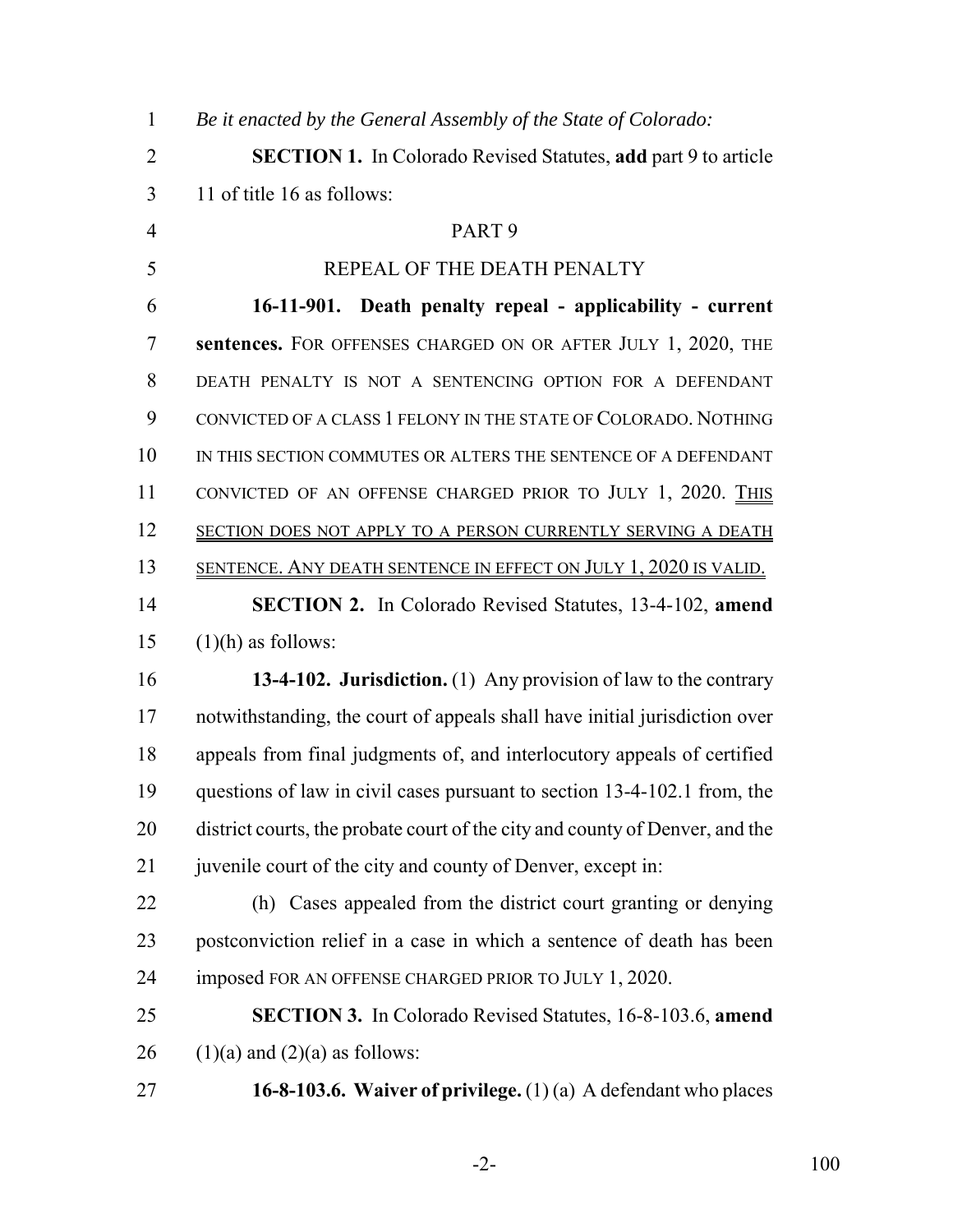his or her mental condition at issue by pleading not guilty by reason of insanity pursuant to section 16-8-103, OR asserting the affirmative defense of impaired mental condition pursuant to section 16-8-103.5, or disclosing witnesses who may provide evidence concerning the defendant's mental condition during a sentencing hearing held pursuant 6 to section 18-1.3-1201 or 18-1.3-1302, C.R.S. SECTION 18-1.3-1201 FOR AN OFFENSE CHARGED PRIOR TO JULY 1, 2020, OR PURSUANT TO SECTION 18-1.3-1302 FOR AN OFFENSE CHARGED PRIOR TO JULY 1, 2020, waives any claim of confidentiality or privilege as to communications made by the defendant to a physician or psychologist in the course of an 11 examination or treatment for such THE mental condition for the purpose 12 of any trial OR hearing on the issue of such THE mental condition, or sentencing hearing conducted pursuant to section 18-1.3-1201 or 14 18-1.3-1302, C.R.S. SECTION 18-1.3-1201 FOR AN OFFENSE CHARGED 15 PRIOR TO JULY 1, 2020, OR PURSUANT TO SECTION 18-1.3-1302 FOR AN OFFENSE CHARGED PRIOR TO JULY 1, 2020. The court shall order both the prosecutor and the defendant to exchange the names, addresses, reports, and statements of any physician or psychologist who has examined or 19 treated the defendant for such THE mental condition.

20 (2) (a) A defendant who places his or her mental condition at issue by pleading not guilty by reason of insanity pursuant to section 16-8-103 or disclosing witnesses who may provide evidence concerning the defendant's mental condition during a sentencing hearing held pursuant 24 to section 18-1.3-1201 or 18-1.4-102, C.R.S. SECTION 18-1.3-1201 FOR AN OFFENSE CHARGED PRIOR TO JULY 1, 2020, OR PURSUANT TO SECTION 18-1.4-102; or, for offenses committed on or after July 1, 1999, by seeking to introduce evidence concerning his or her mental condition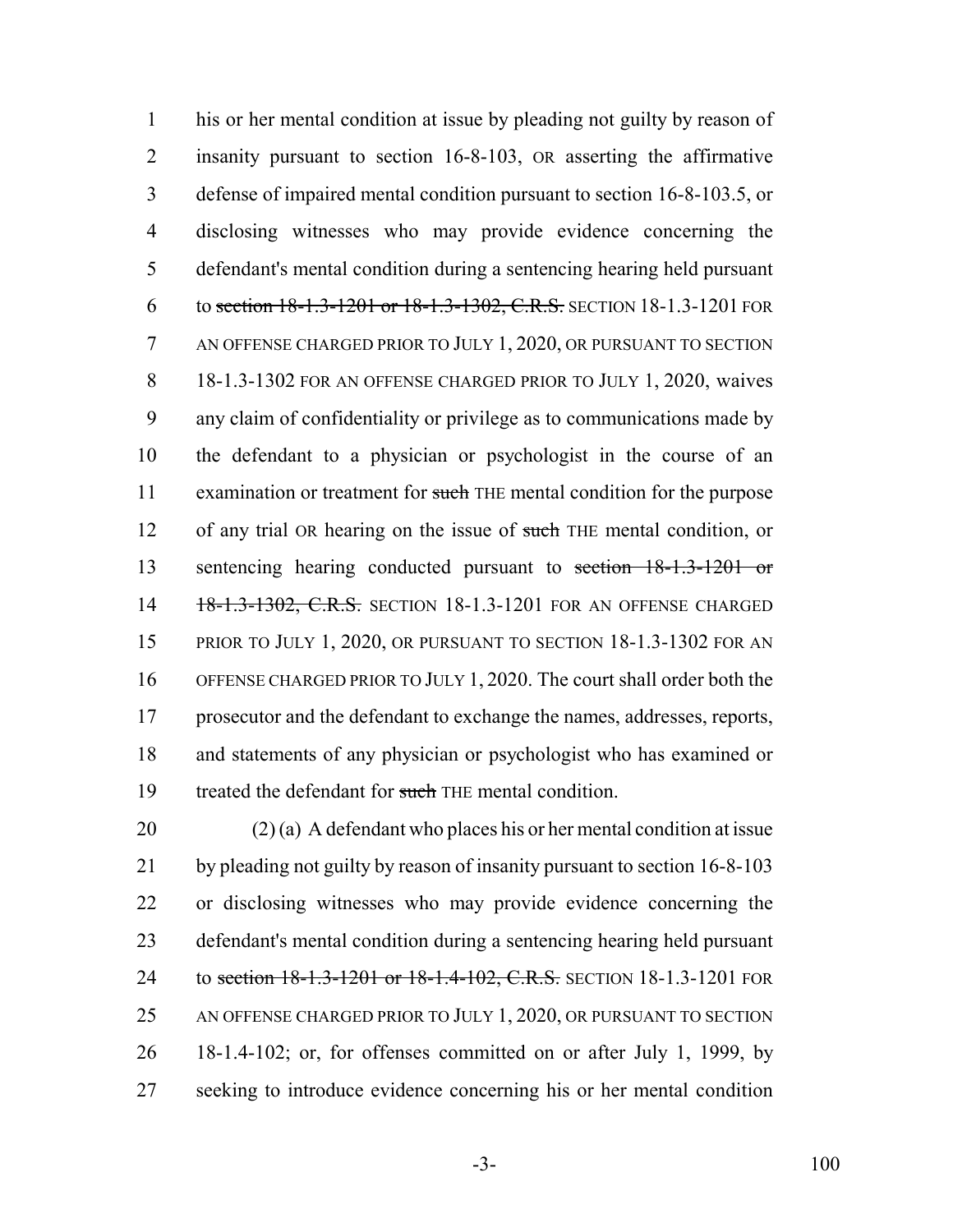pursuant to section 16-8-107 (3) waives any claim of confidentiality or privilege as to communications made by the defendant to a physician or 3 psychologist in the course of an examination or treatment for such THE mental condition for the purpose of any trial OR hearing on the issue of 5 such THE mental condition, or sentencing hearing conducted pursuant to 6 section 18-1.3-1201 or 18-1.4-102, C.R.S. SECTION 18-1.3-1201 FOR AN OFFENSE CHARGED PRIOR TO JULY 1, 2020, OR PURSUANT TO SECTION 18-1.4-102. The court shall order both the prosecutor and the defendant to exchange the names, addresses, reports, and statements of any physician or psychologist who has examined or treated the defendant for 11 such THE mental condition.

 **SECTION 4.** In Colorado Revised Statutes, 16-8-106, **amend** 13 (2)(c), (3)(b), (6) introductory portion, (6)(b), (7) introductory portion, 14 and  $(7)(b)$  as follows:

 **16-8-106. Examinations and report.** (2) (c) The defendant shall cooperate with psychiatrists, forensic psychologists, and other personnel conducting any examination ordered by the court pursuant to this section. 18 Statements made by the defendant in the course of such THE examination shall be protected as provided in section 16-8-107. If the defendant does not cooperate with psychiatrists, forensic psychologists, and other personnel conducting the examination, the court shall not allow the defendant to call any psychiatrist, forensic psychologist, or other expert witness to provide evidence at the defendant's trial concerning the defendant's mental condition including, but not limited to, providing evidence on the issue of insanity or at any sentencing hearing held 26 pursuant to section 18-1.3-1201 or 18-1.4-102, C.R.S. SECTION 18-1.3-1201 FOR AN OFFENSE CHARGED PRIOR TO JULY 1, 2020, OR

-4- 100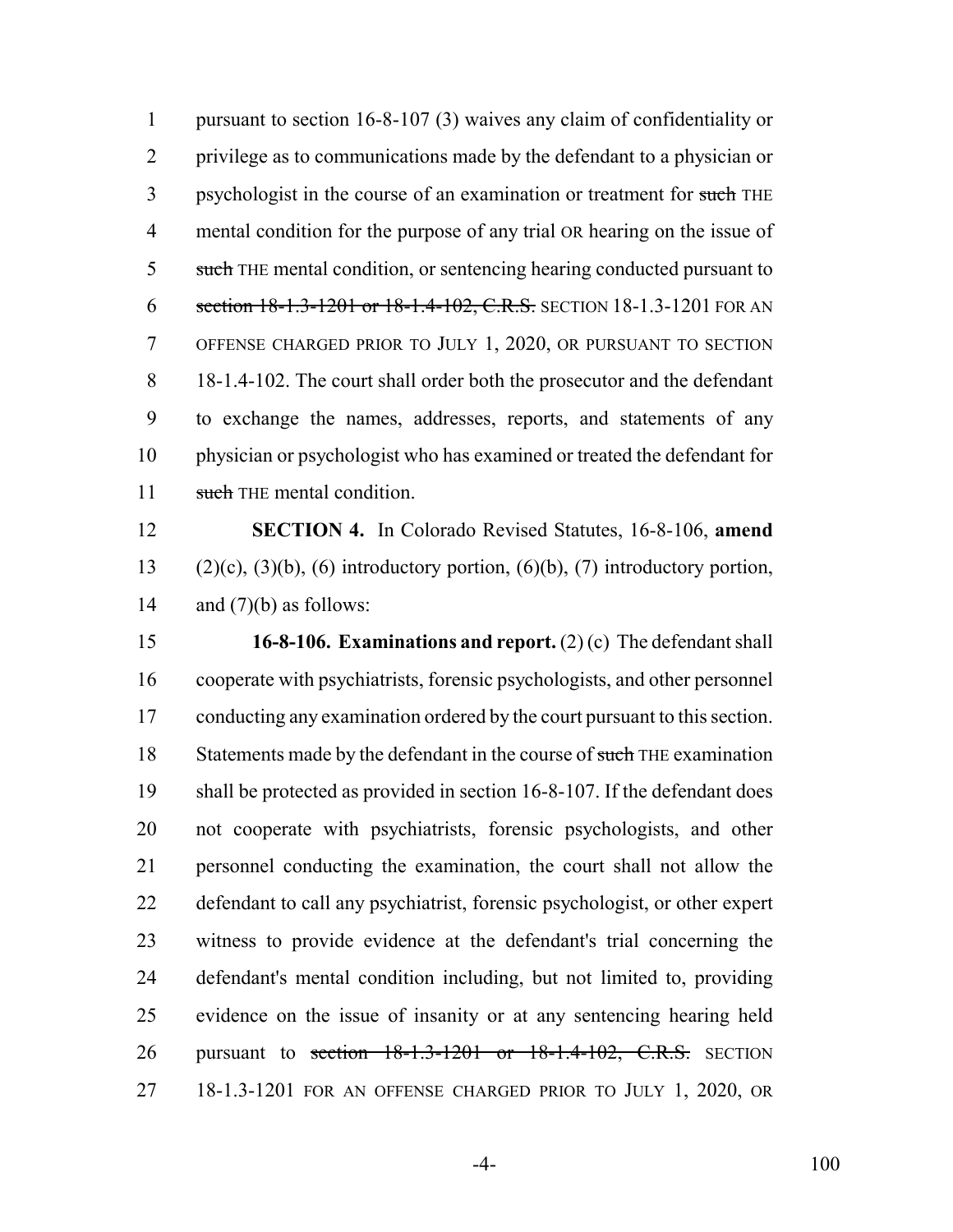PURSUANT TO SECTION 18-1.4-102. In addition, the fact of the defendant's noncooperation with psychiatrists, forensic psychologists, and other personnel conducting the examination may be admissible in the defendant's trial to rebut any evidence introduced by the defendant with regard to the defendant's mental condition including, but not limited to, the issue of insanity and in any sentencing hearing held pursuant to 7 section 18-1.3-1201 or 18-1.4-102, C.R.S. SECTION 18-1.3-1201 FOR AN OFFENSE CHARGED PRIOR TO JULY 1, 2020, OR PURSUANT TO SECTION 9 18-1.4-102. This paragraph (c) shall apply SUBSECTION  $(2)(c)$  APPLIES to offenses committed on or after July 1, 1999.

 (3) (b) To aid in forming an opinion as to the mental condition of the defendant, it is permissible in the course of an examination under this section to use confessions and admissions of the defendant and any other evidence of the circumstances surrounding the commission of the offense, as well as the medical and social history of the defendant, in questioning the defendant. When the defendant is noncooperative with psychiatrists, forensic psychologists, and other personnel conducting the examination, an opinion of the mental condition of the defendant may be rendered by such psychiatrists, forensic psychologists, or other personnel based upon such confessions, admissions, and any other evidence of the circumstances surrounding the commission of the offense, as well as the known medical and social history of the defendant, and such opinion may be admissible into evidence at trial and in any sentencing hearing held 24 pursuant to section 18-1.3-1201 or 18-1.4-102, C.R.S. SECTION 18-1.3-1201 FOR AN OFFENSE CHARGED PRIOR TO JULY 1, 2020, OR PURSUANT TO SECTION 18-1.4-102. It shall also be permissible to conduct a narcoanalytic interview of the defendant with such drugs as are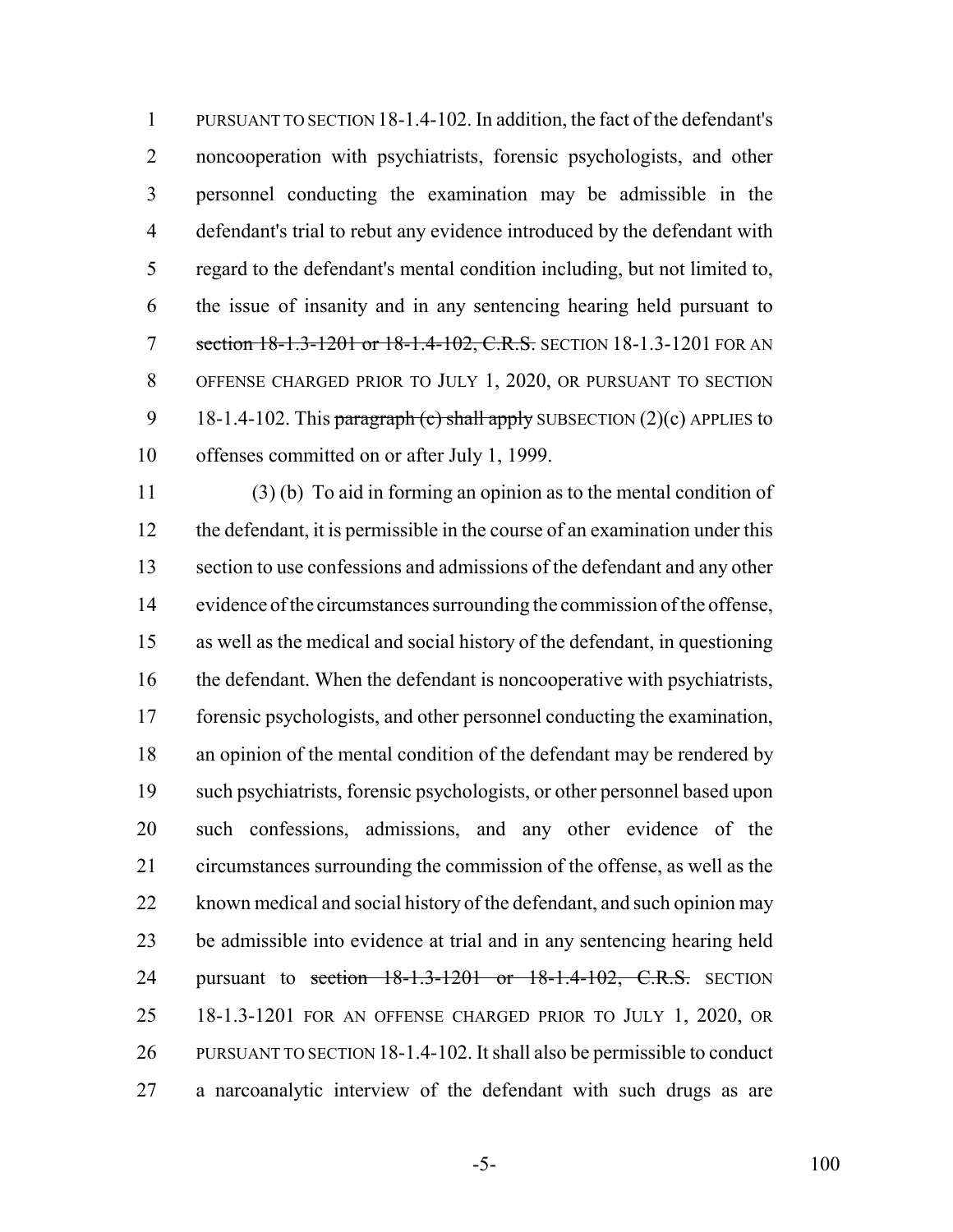medically appropriate and to subject the defendant to polygraph examination. In any trial or hearing on the issue of the defendant's sanity or eligibility for release, and in any sentencing hearing held pursuant to 4 section 18-1.3-1201 or 18-1.4-102, C.R.S. SECTION 18-1.3-1201 FOR AN OFFENSE CHARGED PRIOR TO JULY 1, 2020, OR PURSUANT TO SECTION 18-1.4-102, the physicians and other personnel conducting the examination may testify to the results of any such procedures and the statements and reactions of the defendant insofar as the same entered into the formation of their opinions as to the mental condition of the defendant both at the time of the commission of the alleged offense and at the 11 present time. This paragraph  $(b)$  shall apply SUBSECTION  $(3)(b)$  APPLIES to offenses committed on or after July 1, 1995.

 (6) With respect to offenses committed on or after July 1, 1995, the report of examination shall include, but is not limited to, the items 15 described in paragraphs (a) to (c) of subsection  $(5)$  SUBSECTIONS  $(5)(a)$ , 16 (5)(b), AND (5)(c) of this section, and:

 (b) Separate opinions as to whether the defendant was insane or 18 is ineligible for release, as those terms are defined in this article ARTICLE 8, and, in any class 1 felony case FOR AN OFFENSE CHARGED PRIOR TO JULY 1, 2020, an opinion as to how the mental disease or defect or the condition of mind caused by mental disease or defect affects any mitigating factor. The nature of the opinions required depends upon the type of examination ordered by the court.

 (7) With respect to offenses committed on or after July 1, 1999, when a defendant has undergone an examination pursuant to the provisions of this section because the defendant has given notice pursuant to section 16-8-107 (3) that he or she intends to introduce expert opinion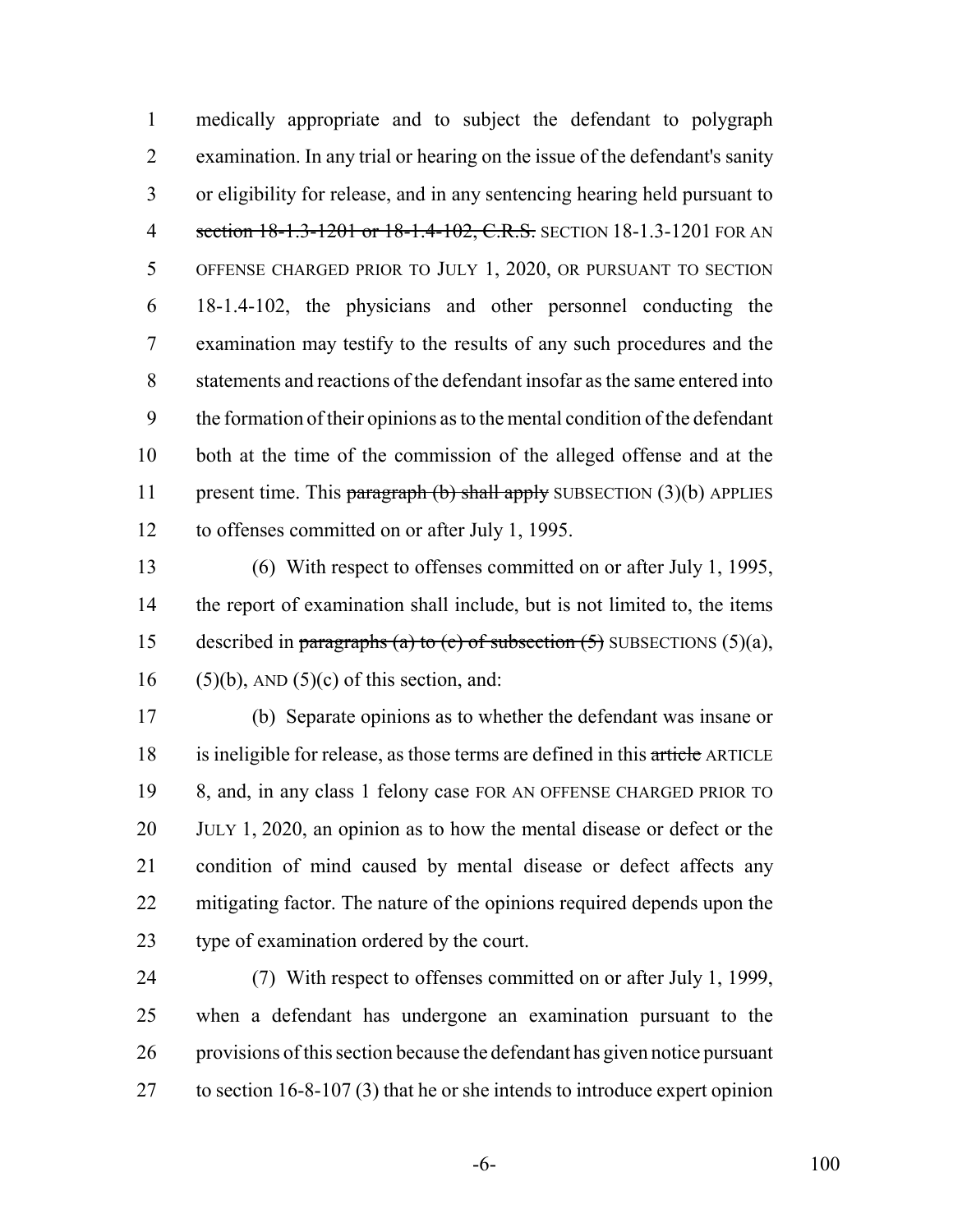evidence concerning his or her mental condition, the report of examination shall include, but is not limited to, the items described in 3 paragraphs (a) to (c) of subsection  $(5)$  SUBSECTIONS  $(5)(a)$ ,  $(5)(b)$ , AND 4 (5)(c) of this section, and:

 (b) Separate opinions as to the defendant's mental condition including, but not limited to, whether the defendant was insane or is 7 ineligible for release, as those terms are defined in this article ARTICLE 8, 8 and, in any class 1 felony case FOR AN OFFENSE CHARGED PRIOR TO JULY 1, 2020, an opinion as to how the mental disease or defect or the condition of mind caused by mental disease or defect affects any mitigating factor. The nature of the opinions required depends upon the type of examination ordered by the court.

 **SECTION 5.** In Colorado Revised Statutes, 16-8-107, **amend** 14 (1)(b), (1)(c), and (1.5)(b) as follows:

 **16-8-107. Evidence.** (1) (b) Evidence acquired directly or indirectly for the first time from a communication derived from the defendant's mental processes during the course of a court-ordered examination under section 16-8-108 or acquired pursuant to section 16-8-103.6 is admissible at any sentencing hearing held pursuant to 20 section 18-1.3-1201, 18-1.3-1302, or 18-1.4-102, C.R.S. SECTION 18-1.3-1201 FOR AN OFFENSE CHARGED PRIOR TO JULY 1, 2020, OR PURSUANT TO SECTION 18-1.3-1302 FOR AN OFFENSE CHARGED PRIOR TO JULY 1, 2020, OR PURSUANT TO SECTION 18-1.4-102 only to prove the existence or absence of any mitigating factor.

 (c) If the defendant testifies in his or her own behalf upon the trial of the issues raised by the plea of not guilty, or at a sentencing hearing 27 held pursuant to section 18-1.3-1201, 18-1.3-1302, or 18-1.4-102, C.R.S.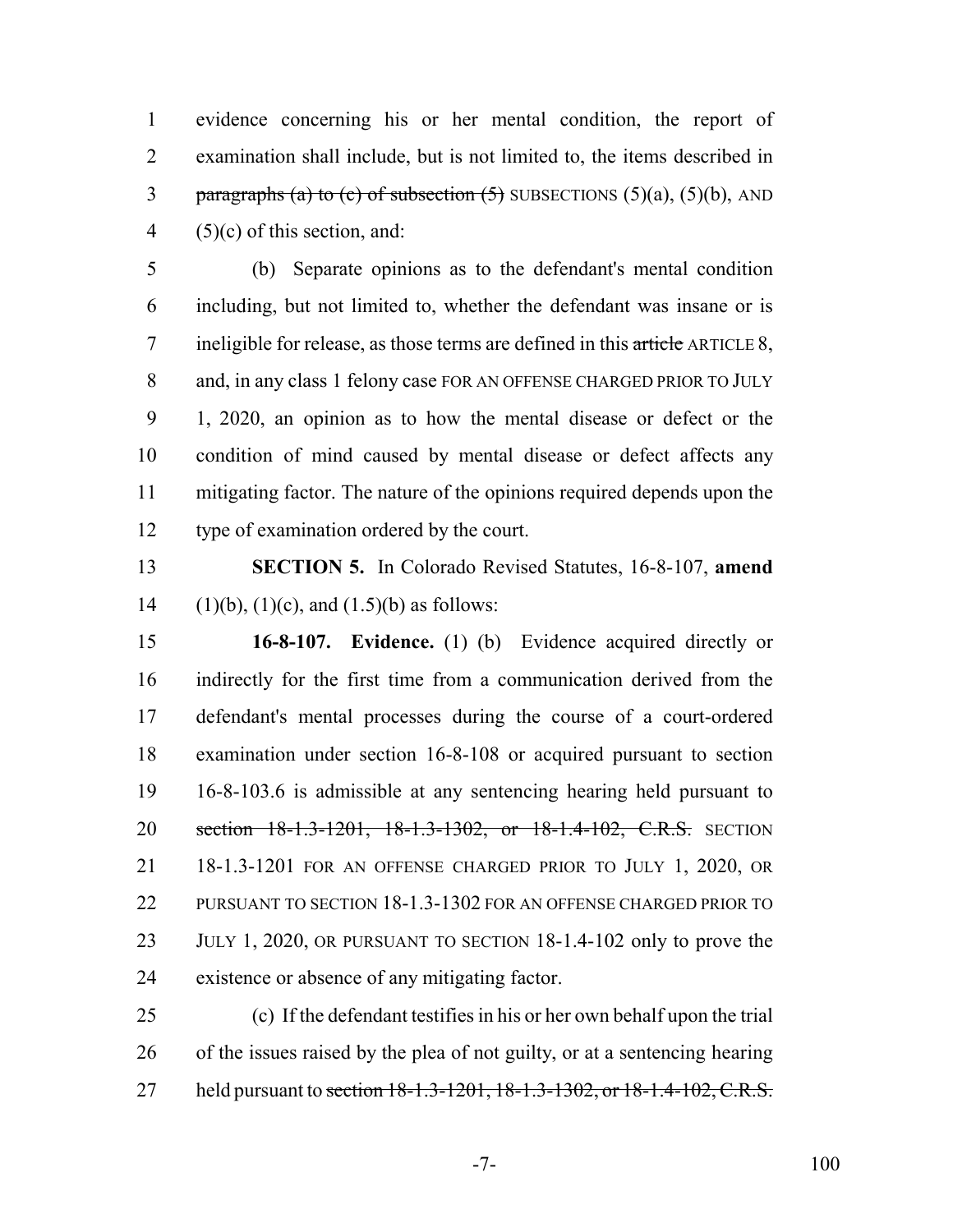SECTION 18-1.3-1201 FOR AN OFFENSE CHARGED PRIOR TO JULY 1, 2020, OR PURSUANT TO SECTION 18-1.3-1302 FOR AN OFFENSE CHARGED PRIOR TO JULY 1, 2020, OR PURSUANT TO SECTION 18-1.4-102, the provisions of this section shall not bar any evidence used to impeach or rebut the defendant's testimony.

 (1.5) (b) Evidence acquired directly or indirectly for the first time from a communication derived from the defendant's mental processes during the course of a court-ordered examination under section 16-8-106 or acquired pursuant to section 16-8-103.6 is admissible at any sentencing hearing held pursuant to section 18-1.3-1201 or 18-1.4-102, C.R.S. 11 SECTION 18-1.3-1201 FOR AN OFFENSE CHARGED PRIOR TO JULY 1, 2020, OR PURSUANT TO SECTION 18-1.4-102 only to prove the existence or absence of any mitigating factor.

 **SECTION 6.** In Colorado Revised Statutes, 16-8.5-103, **amend** (8) as follows:

 **16-8.5-103. Determination of competency to proceed.** (8) If the question of the defendant's incompetency to proceed is raised after a jury is impaneled to try the issues raised by a plea of not guilty and the court determines that the defendant is incompetent to proceed or orders a court-ordered competency evaluation, the court may declare a mistrial. Declaration of a mistrial under these circumstances does not constitute 22 jeopardy, nor does it prohibit the trial OR sentencing or execution of the defendant for the same offense after he or she has been found restored to competency.

 **SECTION 7.** In Colorado Revised Statutes, 16-8.5-108, **amend** 26 (1)(b) and (1)(c) as follows:

**16-8.5-108. Evidence.** (1) (b) Evidence acquired directly or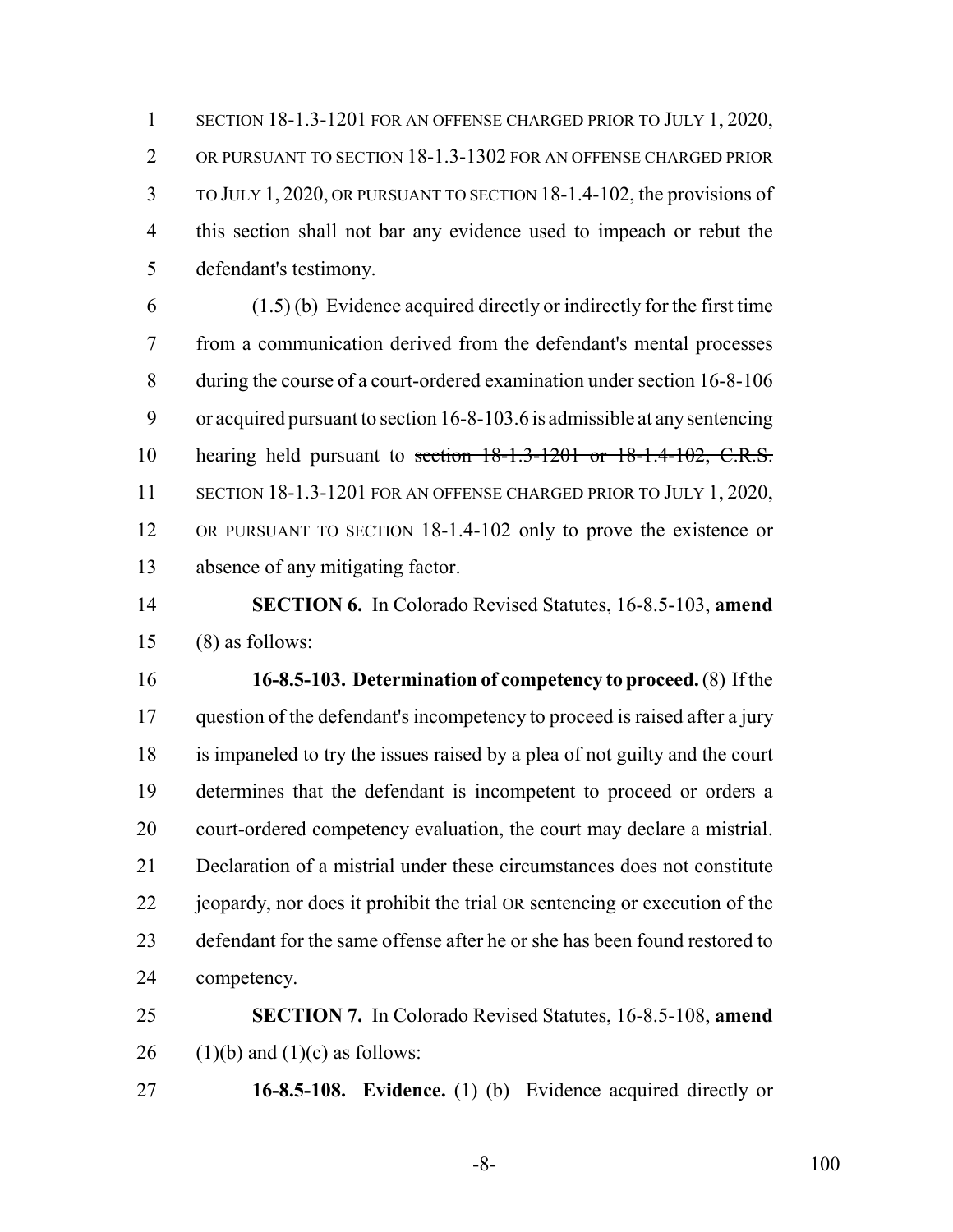indirectly for the first time from a communication derived from the defendant's mental processes during the course of a competency evaluation or involuntary medication proceeding is admissible at any 4 sentencing hearing held pursuant to section  $18-1.3-1201$ ,  $18-1.3-1302$ , or 5 18-1.4-102, C.R.S. SECTION 18-1.3-1201 FOR AN OFFENSE CHARGED PRIOR TO JULY 1, 2020, OR PURSUANT TO SECTION 18-1.3-1302 FOR AN OFFENSE CHARGED PRIOR TO JULY 1, 2020, OR PURSUANT TO SECTION 18-1.4-102 only to prove the existence or absence of any mitigating factor.

 (c) If the defendant testifies on his or her own behalf upon the trial of the issues raised by the plea of not guilty or, for offenses that occurred before July 1, 1995, a plea of not guilty by reason of impaired mental condition, or at a sentencing hearing held pursuant to section 13 18-1.3-1201, 18-1.3-1302, or 18-1.4-102, C.R.S. SECTION 18-1.3-1201 FOR AN OFFENSE CHARGED PRIOR TO JULY 1, 2020, OR PURSUANT TO 15 SECTION 18-1.3-1302 FOR AN OFFENSE CHARGED PRIOR TO JULY 1, 2020, 16 OR PURSUANT TO SECTION 18-1.4-102, the provisions of this section shall not bar any evidence used to impeach or rebut the defendant's testimony. **SECTION 8.** In Colorado Revised Statutes, 18-1-409, **amend** (1) as follows:

 **18-1-409. Appellate review of sentence for a felony.** (1) When A sentence is imposed upon any person following a conviction of any felony, other than a class 1 felony in which a death sentence is automatically reviewed pursuant to section 18-1.3-1201 (6) FOR AN OFFENSE CHARGED PRIOR TO JULY 1, 2020, OR PURSUANT TO SECTION 18-1.3-1302 (6) FOR AN OFFENSE CHARGED PRIOR TO JULY 1, 2020, or PURSUANT TO SECTION 18-1.4-102 (6), the person convicted shall have the right to one appellate review of the propriety of the sentence, having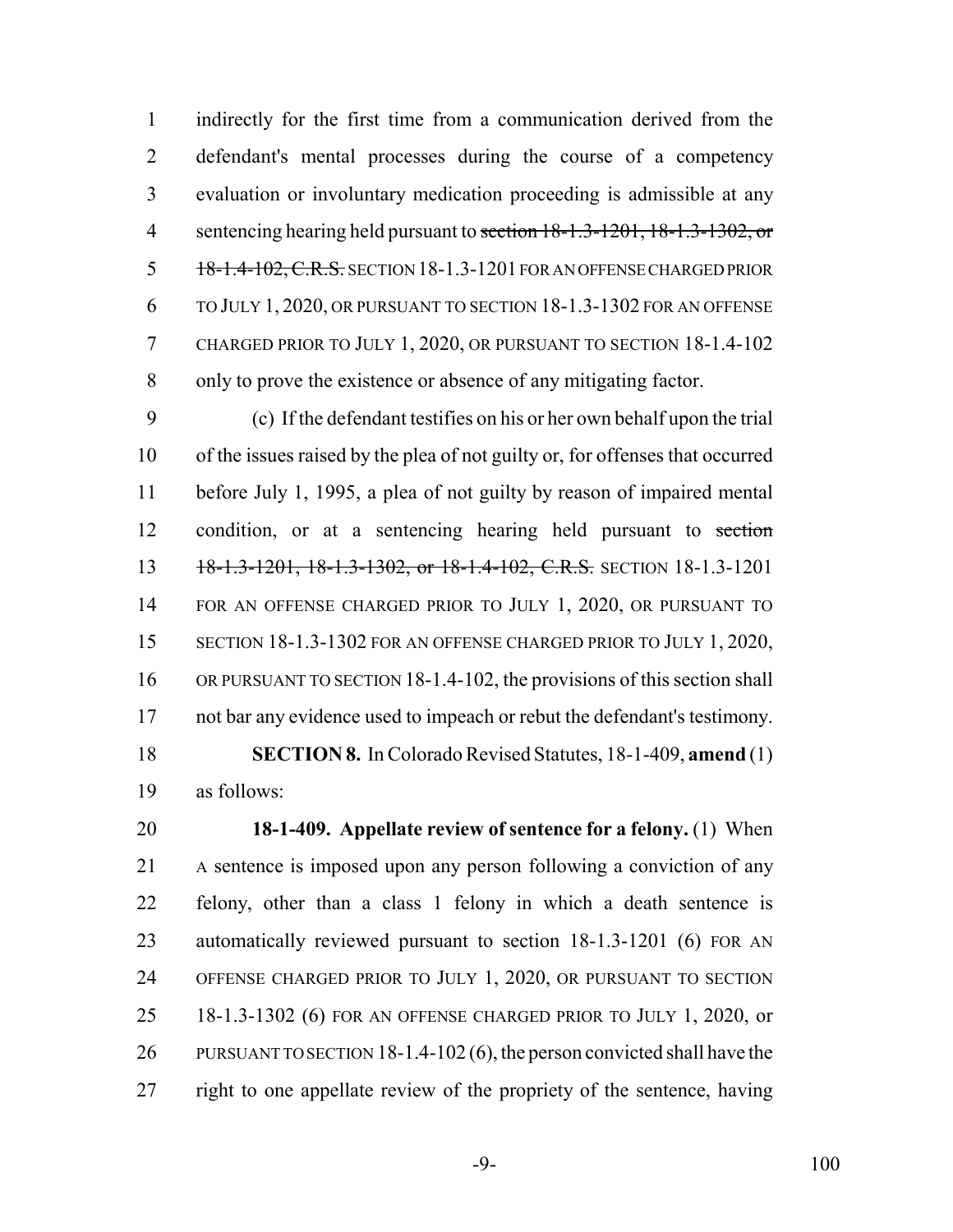regard to the nature of the offense, the character of the offender, and the public interest, and the manner in which the sentence was imposed, including the sufficiency and accuracy of the information on which it was based; except that, if the sentence is within a range agreed upon by the parties pursuant to a plea agreement, the defendant shall not have the right of appellate review of the propriety of the sentence. The procedures 7 to be employed in the review shall be as provided by supreme court rule.

 **SECTION 9.** In Colorado Revised Statutes, 18-1.3-104, **amend** 9 (1) introductory portion and  $(1)(c)$  as follows:

 **18-1.3-104. Alternatives in imposition of sentence.** (1) Within the limitations of the applicable statute pertaining to sentencing and 12 subject to the provisions of this title TITLE 18, the trial court has the following alternatives in entering judgment imposing a sentence:

 (c) The defendant shall be sentenced to death in those cases in which a death sentence is required under PURSUANT TO section 18-1.3-1201 FOR AN OFFENSE CHARGED PRIOR TO JULY 1, 2020, OR PURSUANT TO SECTION 18-1.3-1302 FOR AN OFFENSE CHARGED PRIOR TO JULY 1, 2020, or PURSUANT TO SECTION 18-1.4-102.

 **SECTION 10.** In Colorado Revised Statutes, 18-1.3-401, **amend** 20 (1)(a)(V)(A.1) and (4)(a); and **add** (1)(a)(V)(F) and (1)(a)(V.5) as follows:

 **18-1.3-401. Felonies classified - presumptive penalties.** (1) (a) (V) (A.1) SUBJECT TO THE PROVISIONS OF SUBSECTION (1)(a)(V)(F) OF THIS SECTION, as to any person sentenced for a felony committed on or after July 1, 2018, AND PRIOR TO JULY 1, 2020, felonies are divided into six classes that are distinguished from one another by the following presumptive ranges of penalties that are authorized upon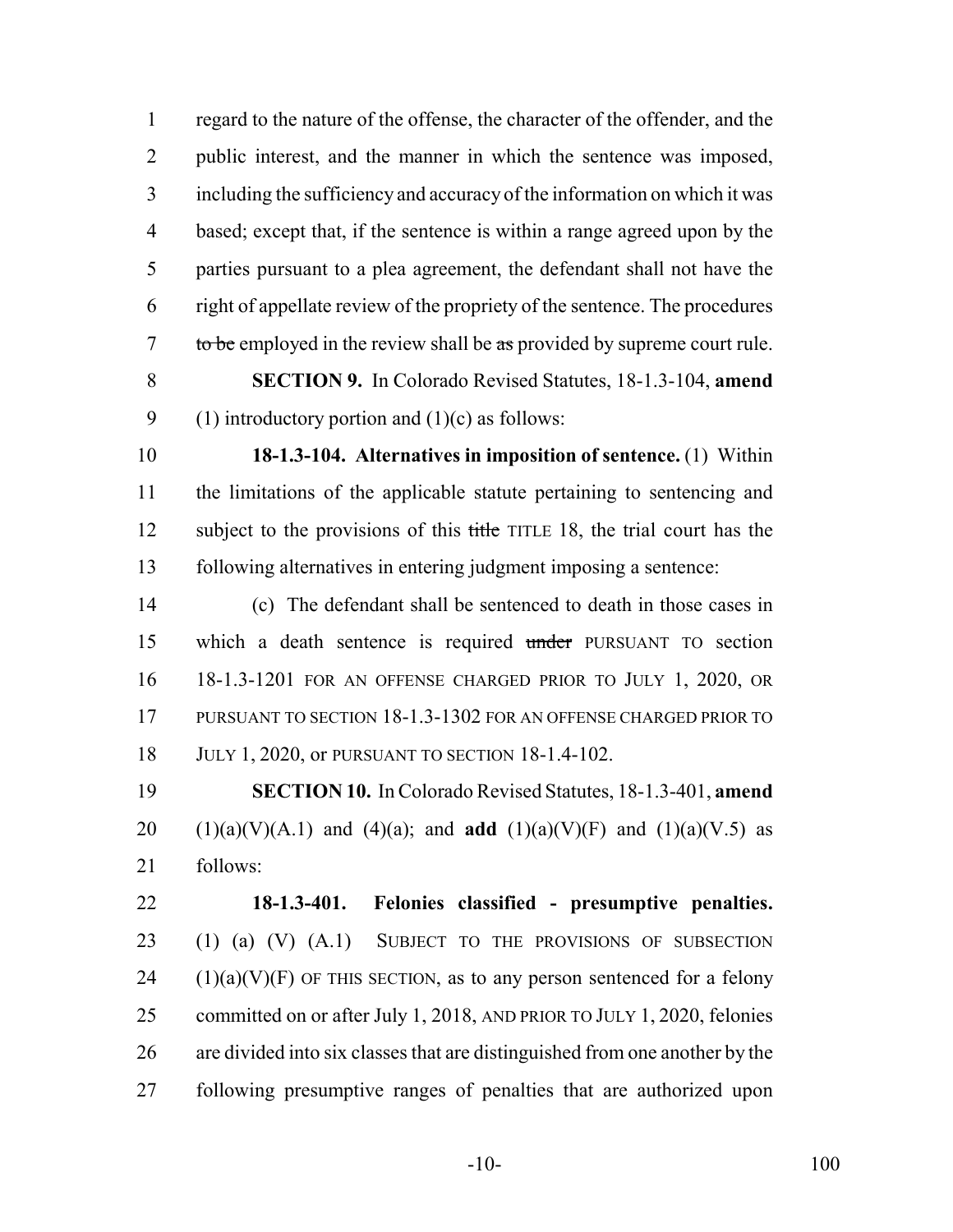1 conviction:

| $\overline{2}$ |                                                                 | <b>Class Minimum</b>                                             | <b>Maximum</b>    | <b>Mandatory Period</b>                                         |  |  |
|----------------|-----------------------------------------------------------------|------------------------------------------------------------------|-------------------|-----------------------------------------------------------------|--|--|
| 3              |                                                                 | <b>Sentence</b>                                                  | <b>Sentence</b>   | of Parole                                                       |  |  |
| $\overline{4}$ | $\mathbf{1}$                                                    | Life imprisonment                                                | Death             | None                                                            |  |  |
| 5              | $\overline{2}$                                                  | Eight years                                                      | Twenty-four years | Five years if the offense                                       |  |  |
| 6              |                                                                 | imprisonment                                                     | imprisonment      | is a crime of violence                                          |  |  |
| 7              |                                                                 |                                                                  |                   | as described in section                                         |  |  |
| 8              |                                                                 |                                                                  |                   | $18-1.3-406(2)$                                                 |  |  |
| 9              |                                                                 |                                                                  |                   | Three years if the offense                                      |  |  |
| 10             |                                                                 |                                                                  |                   | is not a crime of                                               |  |  |
| 11             |                                                                 |                                                                  |                   | violence as described                                           |  |  |
| 12             |                                                                 |                                                                  |                   | in section 18-1.3-406                                           |  |  |
| 13             |                                                                 |                                                                  |                   | (2)                                                             |  |  |
| 14             | 3                                                               | Four years                                                       | Twelve years      | Three years                                                     |  |  |
| 15             |                                                                 | imprisonment                                                     | imprisonment      |                                                                 |  |  |
| 16             | $\overline{4}$                                                  | Two years                                                        | Six years         | Three years                                                     |  |  |
| 17             |                                                                 | imprisonment                                                     | imprisonment      |                                                                 |  |  |
| 18             | 5                                                               | One year                                                         | Three years       | Two years                                                       |  |  |
| 19             |                                                                 | imprisonment                                                     | imprisonment      |                                                                 |  |  |
| 20             | 6                                                               | One year                                                         | Eighteen months   | One year                                                        |  |  |
| 21             |                                                                 | imprisonment                                                     | imprisonment      |                                                                 |  |  |
| 22             |                                                                 |                                                                  |                   | (F) NOTWITHSTANDING ANY OTHER PROVISION TO THE CONTRARY,        |  |  |
| 23             |                                                                 |                                                                  |                   | THE MAXIMUM SENTENCE FOR A CLASS 1 FELONY THAT IS CHARGED AFTER |  |  |
| 24             |                                                                 | JULY 1, 2020, IS LIFE IMPRISONMENT.                              |                   |                                                                 |  |  |
| 25             |                                                                 | (V.5) (A) AS TO ANY PERSON SENTENCED FOR A FELONY FOR AN         |                   |                                                                 |  |  |
| 26             |                                                                 | OFFENSE COMMITTED ON OR AFTER JULY 1, 2020, FELONIES ARE DIVIDED |                   |                                                                 |  |  |
| 27             | INTO SIX CLASSES THAT ARE DISTINGUISHED FROM ONE ANOTHER BY THE |                                                                  |                   |                                                                 |  |  |
|                |                                                                 |                                                                  |                   |                                                                 |  |  |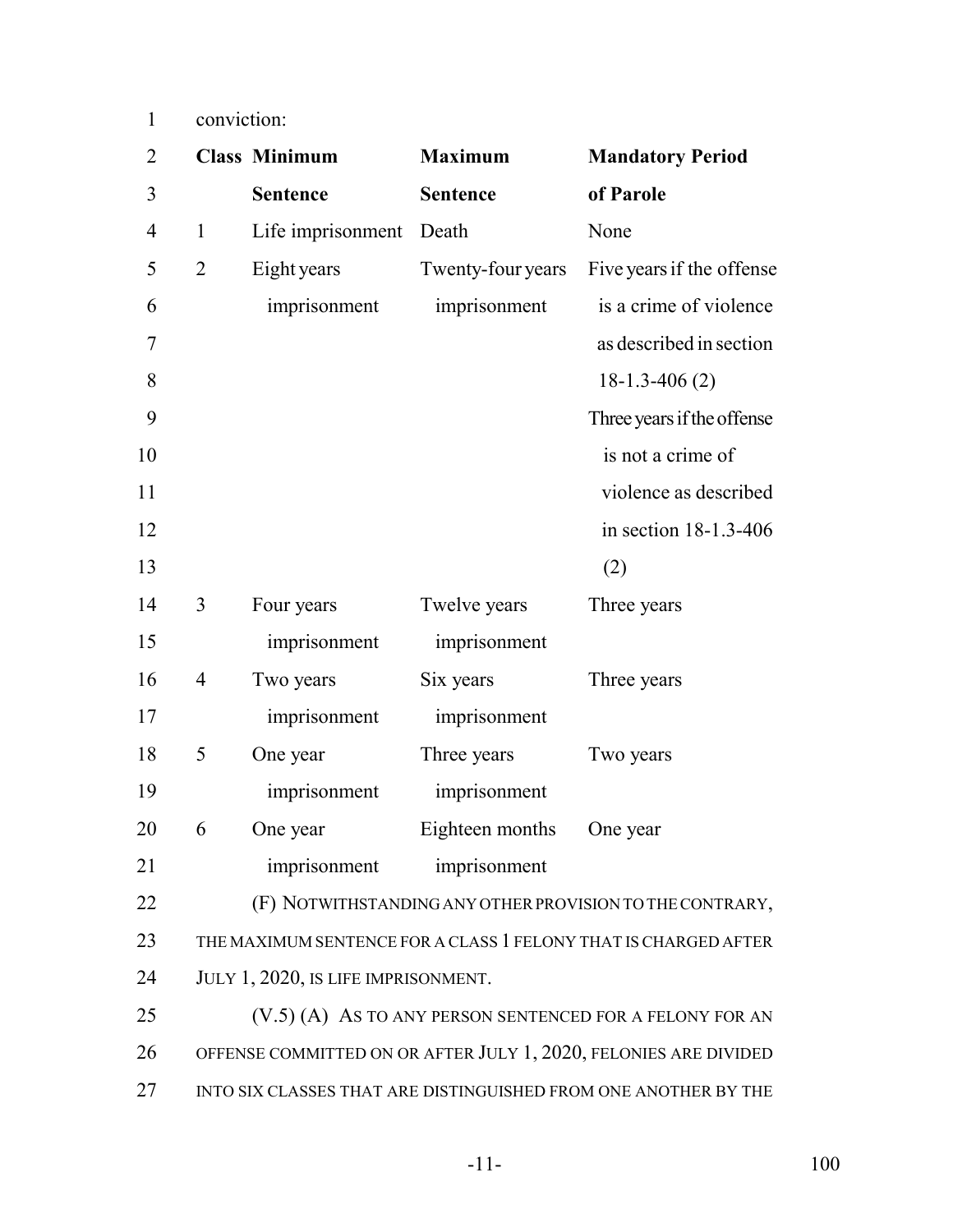1 FOLLOWING PRESUMPTIVE RANGES OF PENALTIES THAT ARE AUTHORIZED

2 UPON CONVICTION:

| $\overline{3}$ |                | <b>CLASS MINIMUM</b> | <b>MAXIMUM</b>           | <b>MANDATORY</b>     |
|----------------|----------------|----------------------|--------------------------|----------------------|
| $\overline{4}$ |                | <b>SENTENCE</b>      | <b>SENTENCE</b>          | <b>PERIOD</b>        |
| 5              |                |                      |                          | OF PAROLE            |
| 6              | 1              | LIFE IMPRISONMENT    |                          | <b>NONE</b>          |
| 7              | $\overline{2}$ | EIGHT YEARS          | <b>TWENTY-FOUR YEARS</b> | <b>FIVE YEARS IF</b> |
| 8              |                | <b>IMPRISONMENT</b>  | <b>IMPRISONMENT</b>      | <b>OFFENSE IS A</b>  |
| 9              |                |                      |                          | <b>CRIME OF</b>      |
| 10             |                |                      |                          | <b>VIOLENCE AS</b>   |
| 11             |                |                      |                          | <b>DESCRIBED IN</b>  |
| 12             |                |                      |                          | <b>SECTION</b>       |
| 13             |                |                      |                          | $18-1.3-406(2)$      |
| 14             |                |                      |                          | <b>THREE YEARS</b>   |
| 15             |                |                      |                          | IF THE OFFENSE       |
| 16             |                |                      |                          | IS NOT A CRIME       |
| 17             |                |                      |                          | OF VIOLENCE          |
| 18             |                |                      |                          | AS DESCRIBED         |
| 19             |                |                      |                          | IN SECTION           |
| 20             |                |                      |                          | $18-1.3-406(2)$      |
| 21             | 3              | <b>FOUR YEARS</b>    | <b>TWELVE YEARS</b>      | <b>THREE YEARS</b>   |
| 22             |                | <b>IMPRISONMENT</b>  | <b>IMPRISONMENT</b>      |                      |
| 23             | $\overline{4}$ | <b>TWO YEARS</b>     | <b>SIX YEARS</b>         | <b>THREE YEARS</b>   |
| 24             |                | <b>IMPRISONMENT</b>  | <b>IMPRISONMENT</b>      |                      |
| 25             | 5              | <b>ONE YEAR</b>      | <b>THREE YEARS</b>       | <b>TWO YEARS</b>     |
| 26             |                | <b>IMPRISONMENT</b>  | <b>IMPRISONMENT</b>      |                      |
| 27             | 6              | <b>ONE YEAR</b>      | <b>EIGHTEEN MONTHS</b>   | <b>ONE YEAR</b>      |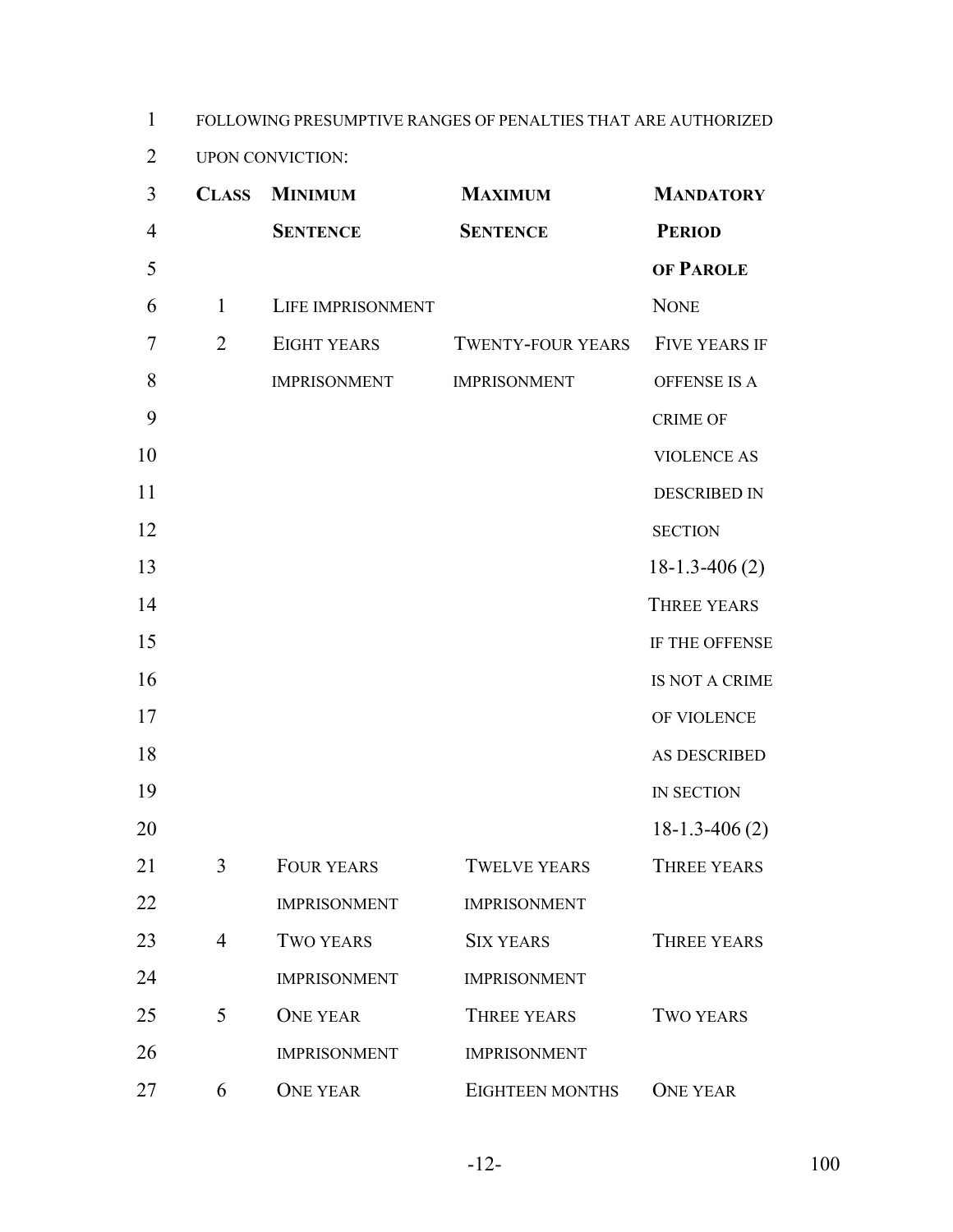| $\mathbf{1}$   | <b>IMPRISONMENT</b><br><b>IMPRISONMENT</b>                          |
|----------------|---------------------------------------------------------------------|
| $\overline{2}$ | (B)<br>ANY PERSON WHO IS PAROLED PURSUANT TO SECTION                |
| 3              | 17-22.5-403, OR ANY PERSON WHO IS NOT PAROLED AND IS DISCHARGED     |
| $\overline{4}$ | PURSUANT TO LAW, SHALL BE SUBJECT TO THE MANDATORY PERIOD OF        |
| 5              | PAROLE ESTABLISHED PURSUANT TO SUBSECTION $(1)(a)(V.5)(A)$ OF THIS  |
| 6              | SECTION. SUCH MANDATORY PERIOD OF PAROLE MAY NOT BE WAIVED BY       |
| $\overline{7}$ | THE OFFENDER OR WAIVED OR SUSPENDED BY THE COURT AND SHALL BE       |
| 8              | SUBJECT TO THE PROVISIONS OF SECTION 17-22.5-403 (8), WHICH PERMITS |
| 9              | THE STATE BOARD OF PAROLE TO DISCHARGE THE OFFENDER AT ANY TIME     |
| 10             | DURING THE TERM OF PAROLE UPON A DETERMINATION THAT THE             |
| 11             | OFFENDER HAS BEEN SUFFICIENTLY REHABILITATED AND REINTEGRATED       |
| 12             | INTO SOCIETY AND CAN NO LONGER BENEFIT FROM PAROLE SUPERVISION.     |
| 13             | (C)<br>NOTWITHSTANDING THE PROVISIONS OF SUBSECTION                 |
| 14             | $(1)(a)(V.5)(A)$ OF THIS SECTION, ANY PERSON SENTENCED FOR A SEX    |
| 15             | OFFENSE, AS DEFINED IN SECTION 18-1.3-1003 (5), COMMITTED ON OR     |
| 16             | AFTER JULY 1, 2020, SHALL BE SENTENCED PURSUANT TO THE PROVISIONS   |
| 17             | OF PART 10 OF THIS ARTICLE 1.3.                                     |
| 18             | (D) ANY PERSON SENTENCED FOR A FELONY CONVICTION ENTERED            |
| 19             | ON OR AFTER JULY 1, 2020, INVOLVING UNLAWFUL SEXUAL BEHAVIOR, AS    |
|                |                                                                     |

20 DEFINED IN SECTION 16-22-102 (9), OR FOR A FELONY COMMITTED ON OR AFTER JULY 1, 2020, THE UNDERLYING FACTUAL BASIS OF WHICH INVOLVED UNLAWFUL SEXUAL BEHAVIOR, AND WHO IS NOT SUBJECT TO 23 THE PROVISIONS OF PART 10 OF THIS ARTICLE 1.3, SHALL BE SUBJECT TO THE MANDATORY PERIOD OF PAROLE SPECIFIED IN SUBSECTION  $(1)(a)(V.5)(A)$  OF THIS SECTION.

 (E) THE MANDATORY PERIOD OF PAROLE IMPOSED PURSUANT TO 27 SUBSECTION  $(1)(a)(V.5)(A)$  OF THIS SECTION SHALL COMMENCE

-13- 100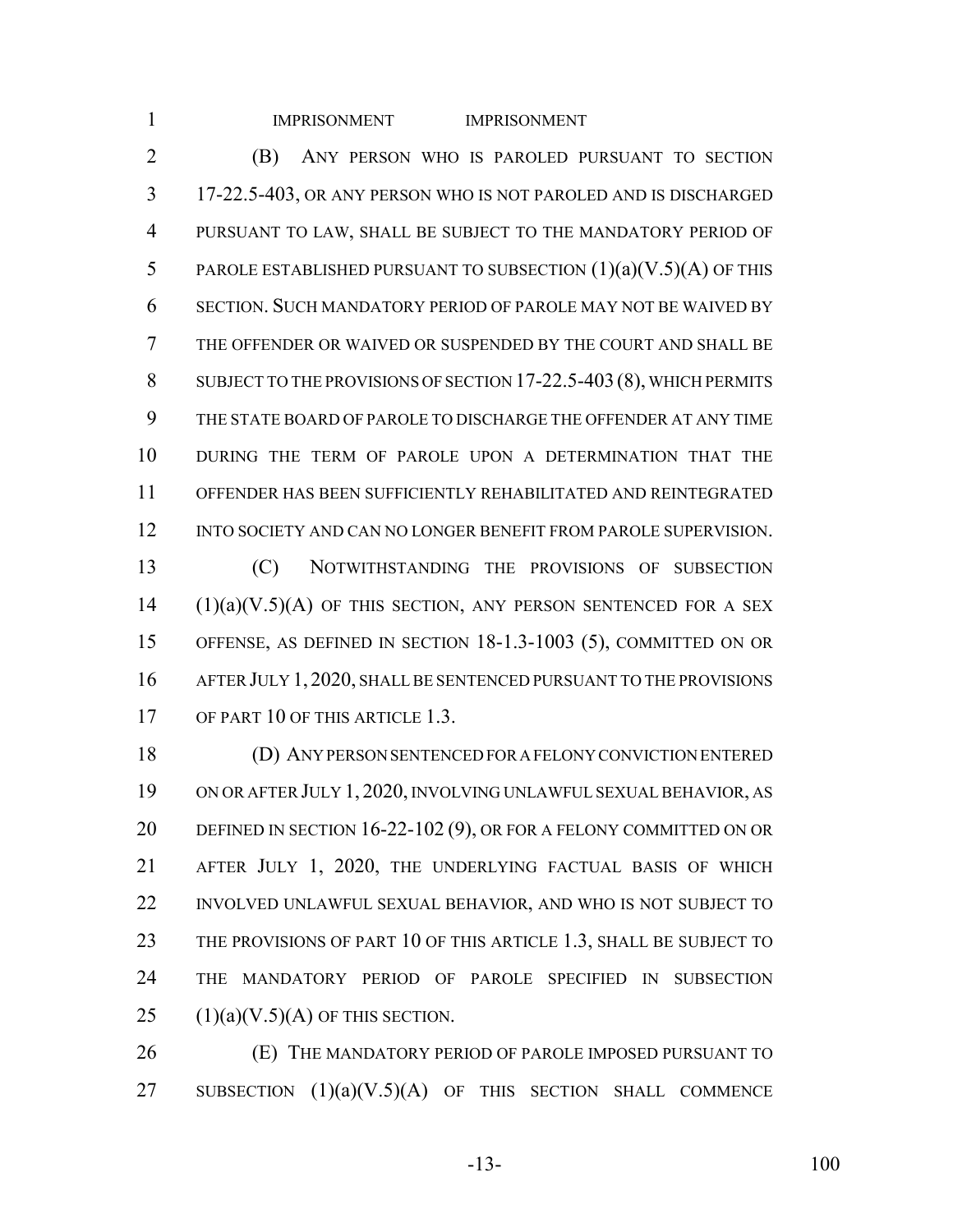IMMEDIATELY UPON THE DISCHARGE OF AN OFFENDER FROM 2 IMPRISONMENT IN THE CUSTODY OF THE DEPARTMENT OF CORRECTIONS. IF THE OFFENDER HAS BEEN GRANTED RELEASE TO PAROLE SUPERVISION BY THE STATE BOARD OF PAROLE, THE OFFENDER SHALL BE DEEMED TO HAVE DISCHARGED THE OFFENDER'S SENTENCE TO IMPRISONMENT 6 PROVIDED FOR IN SUBSECTION  $(1)(a)(V.5)(A)$  OF THIS SECTION IN THE SAME MANNER AS IF SUCH SENTENCE WERE DISCHARGED PURSUANT TO LAW; EXCEPT THAT THE SENTENCE TO IMPRISONMENT FOR ANY PERSON SENTENCED AS A SEX OFFENDER PURSUANT TO PART 10 OF THIS ARTICLE 1.3 SHALL NOT BE DEEMED DISCHARGED ON RELEASE OF SAID PERSON ON PAROLE. WHEN AN OFFENDER IS RELEASED BY THE STATE BOARD OF PAROLE OR RELEASED BECAUSE THE OFFENDER'S SENTENCE WAS DISCHARGED PURSUANT TO LAW, THE MANDATORY PERIOD OF PAROLE SHALL BE SERVED BY SUCH OFFENDER. AN OFFENDER SENTENCED FOR A 15 NONVIOLENT FELONY OFFENSE, AS DEFINED IN SECTION 17-22.5-405 (5), MAY RECEIVE EARNED TIME PURSUANT TO SECTION 17-22.5-405 WHILE SERVING A MANDATORY PAROLE PERIOD IN ACCORDANCE WITH THIS SECTION, BUT NOT WHILE SUCH OFFENDER IS REINCARCERATED AFTER A REVOCATION OF THE MANDATORY PERIOD OF PAROLE. AN OFFENDER SHALL BE ELIGIBLE TO RECEIVE EARNED TIME WHILE ON PAROLE OR AFTER REPAROLE FOLLOWING A PAROLE REVOCATION.THE OFFENDER SHALL NOT BE ELIGIBLE FOR EARNED TIME WHILE THE OFFENDER IS REINCARCERATED AFTER REVOCATION OF THE MANDATORY PERIOD OF PAROLE PURSUANT TO 24 THIS SUBSECTION  $(1)(a)(V.5)$ .

 (F) IF AN OFFENDER IS SENTENCED CONSECUTIVELY FOR THE COMMISSION OF TWO OR MORE FELONY OFFENSES PURSUANT TO 27 SUBSECTION  $(1)(a)(V.5)(A)$  OF THIS SECTION, THE MANDATORY PERIOD OF

-14- 100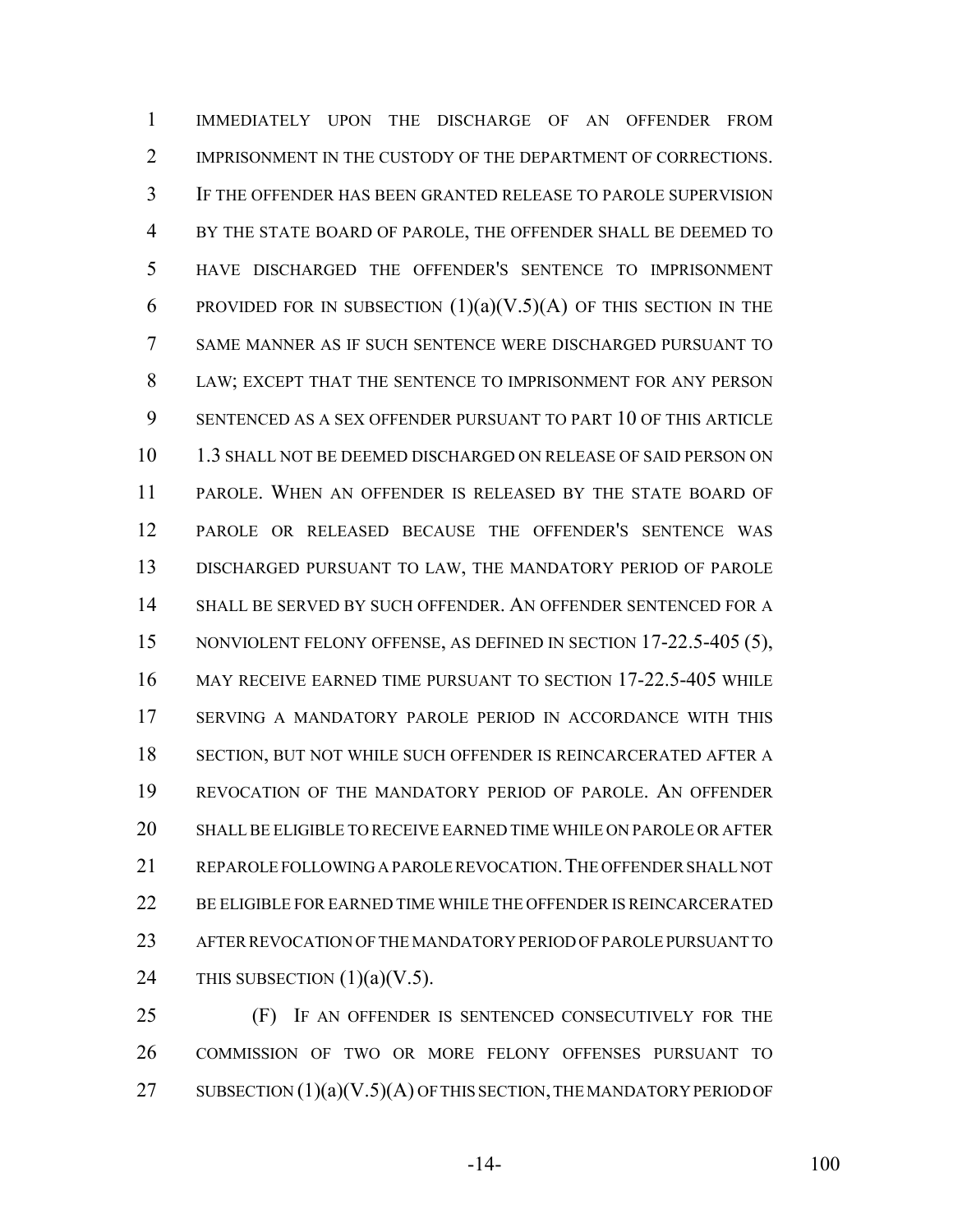PAROLE FOR SUCH OFFENDER SHALL BE THE MANDATORY PERIOD OF PAROLE ESTABLISHED FOR THE HIGHEST CLASS FELONY OF WHICH SUCH OFFENDER HAS BEEN CONVICTED.

 (4) (a) (I) A person who has been convicted of a class 1 felony shall be punished by life imprisonment in the department of corrections unless THE OFFENSE WAS CHARGED PRIOR TO JULY 1, 2020, AND a proceeding held to determine sentence according to the procedure set forth in section 18-1.3-1201, 18-1.3-1302, or 18-1.4-102 results in a verdict that requires imposition of the death penalty, in which event such person shall be sentenced to death.

 (II) A PERSON WHO HAS BEEN CONVICTED OF A CLASS 1 FELONY SHALL BE PUNISHED BY LIFE IMPRISONMENT IN THE DEPARTMENT OF CORRECTIONS IF THE OFFENSE WAS COMMITTED DURING A PERIOD OF TIME WHEN COLORADO'S DEATH PENALTY WAS UNCONSTITUTIONAL.

 (III) As to any person sentenced for a class 1 felony, for an act committed on or after July 1, 1985, and before July 1, 1990, life imprisonment shall mean imprisonment without the possibility of parole for forty calendar years. As to any person sentenced for a class 1 felony, for an act committed on or after July 1, 1990, life imprisonment shall mean imprisonment without the possibility of parole.

 **SECTION 11.** In Colorado Revised Statutes, 18-1.3-801, **amend** 22  $(1)(e)$  as follows:

 **18-1.3-801. Punishment for habitual criminals.** (1) (e) Nothing in this subsection (1) is to be construed to prohibit a person convicted of a class 1 felony from being sentenced pursuant to section 18-1.3-1201 FOR AN OFFENSE CHARGED PRIOR TO JULY 1, 2020, OR PURSUANT TO SECTION 18-1.3-1302 FOR AN OFFENSE CHARGED PRIOR TO JULY 1, 2020,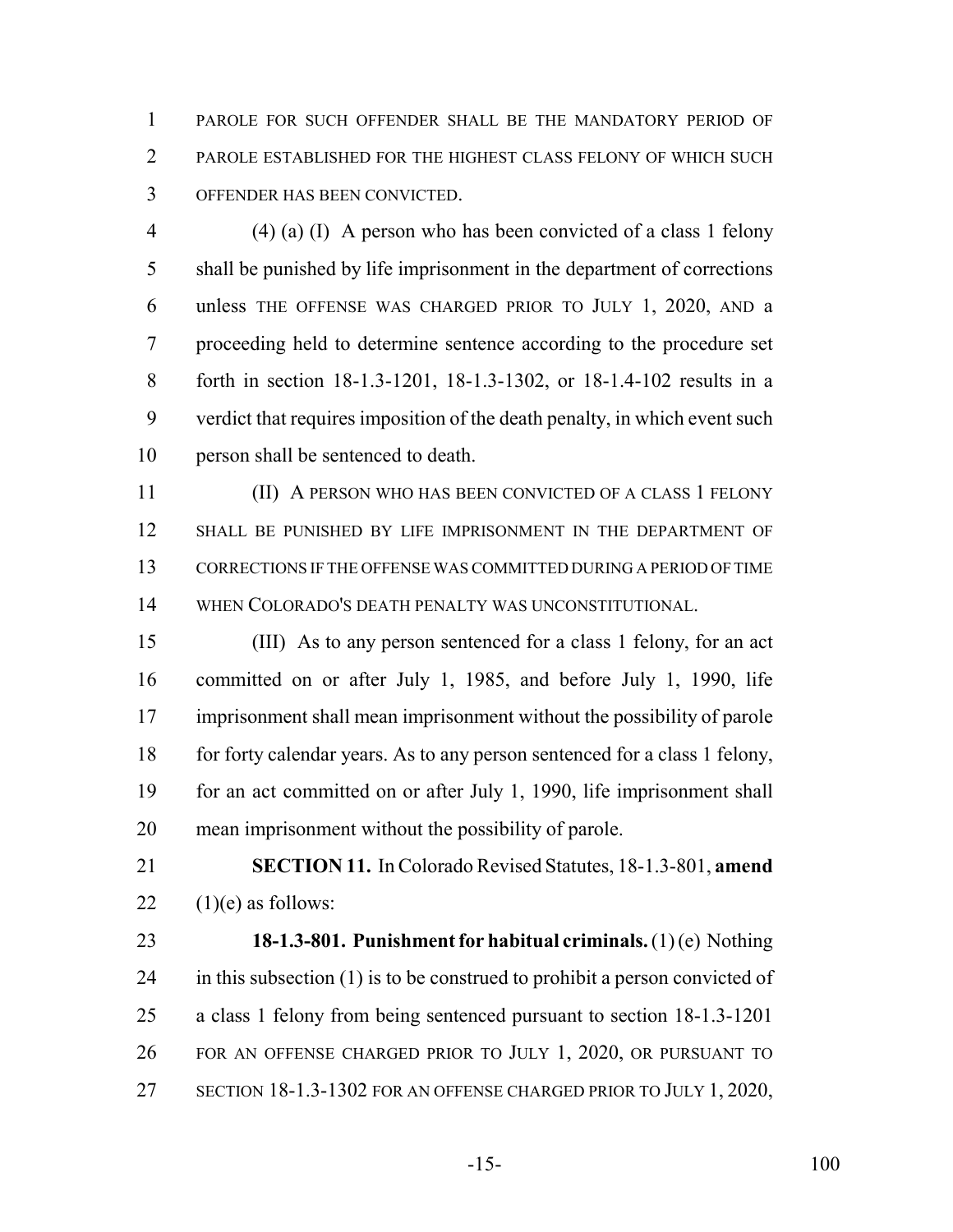1 or PURSUANT TO SECTION 18-1.4-102.

 **SECTION 12.** In Colorado Revised Statutes, 18-1.3-1201, **add** (9) as follows:

 **18-1.3-1201. Imposition of sentence in class 1 felonies - appellate review - applicability.** (9) THIS SECTION APPLIES ONLY TO OFFENSES CHARGED PRIOR TO JULY 1, 2020.

 **SECTION 13.** In Colorado Revised Statutes, 18-1.3-1302, **add** (8) as follows:

 **18-1.3-1302. Imposition of sentences in class 1 felonies for crimes committed on or after July 1, 1988, and prior to September 20, 1991 - appellate review - applicability.** (8) THIS SECTION APPLIES 12 ONLY TO OFFENSES CHARGED PRIOR TO JULY 1, 2020.

 **SECTION 14.** In Colorado Revised Statutes, 18-3-107, **amend** (3) as follows:

 **18-3-107. First degree murder of a peace officer, firefighter, or emergency medical service provider - legislative declaration.** (3) A person convicted of first degree murder of a peace officer, firefighter, or emergency medical service provider shall be punished by life imprisonment without the possibility of parole for the rest of his or her 20 natural life, unless THE OFFENSE WAS CHARGED PRIOR TO JULY 1, 2020, AND a proceeding held to determine sentence according to the procedure set forth in section 18-1.3-1201, 18-1.3-1302, or 18-1.4-102 results in a verdict that requires imposition of the death penalty, in which event the person shall be sentenced to death. Nothing in this subsection (3) is construed as limiting the power of the governor to grant reprieves, commutations, and pardons pursuant to section 7 of article IV of the Colorado constitution.